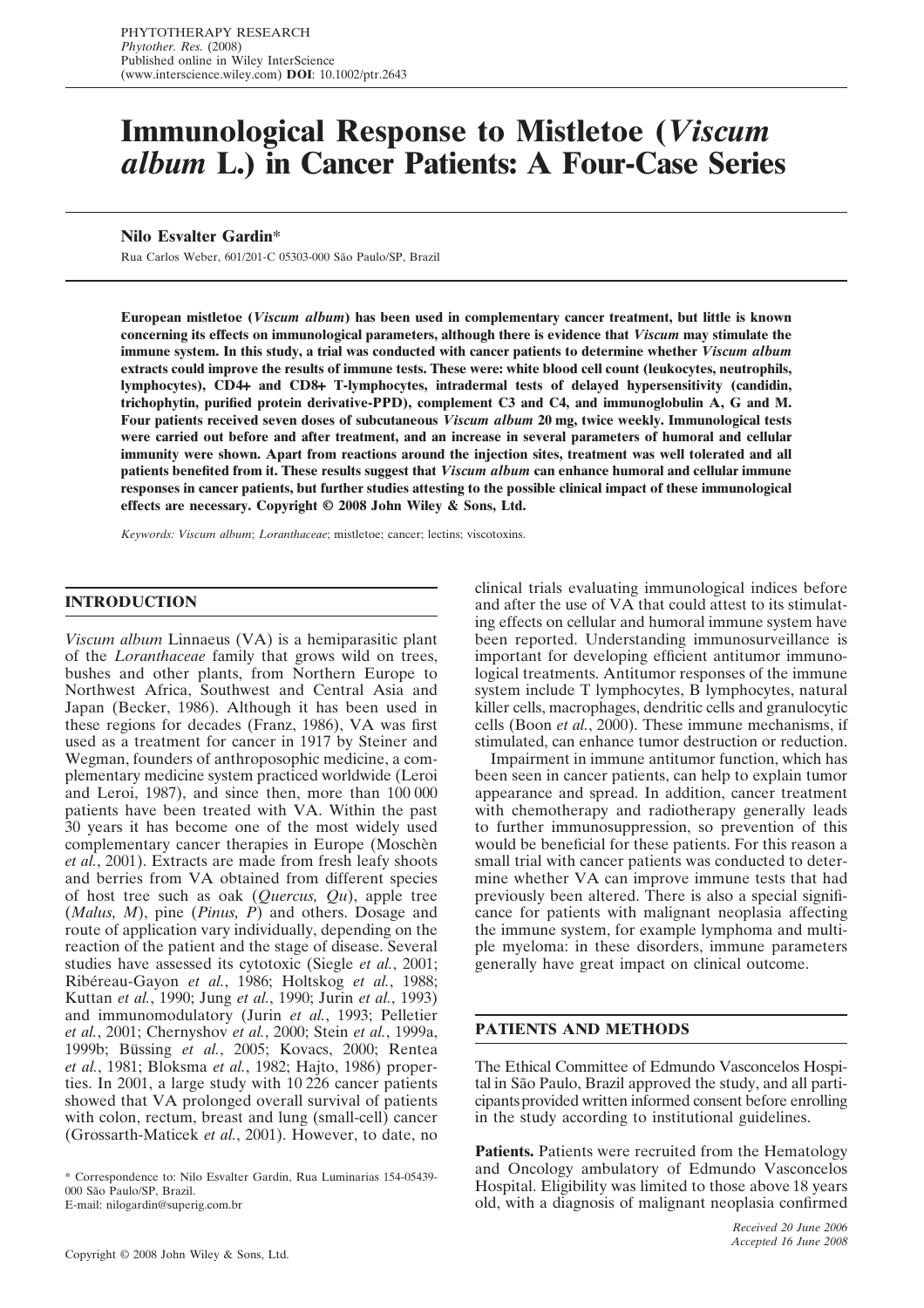by histological or cytological tests, with a deficit of cellular or humoral immunity demonstrated by laboratory tests, and with adequate renal and hepatic function values (respectively: serum creatinine 1.5 mg/dL or lower, serum bilirubin 2 mg/dL or lower). Other inclusion criteria were the absence of chemotherapy, radiotherapy, immunotherapy with corticosteroids or other immunosuppressive drugs, or any other experimental treatment in the 30 days before study entry, and the absence of granulocyte or granulocyte-macrophage colony-stimulating factors given in the previous 10 days. Patients were ineligible if they had had a recent positive pregnancy test, were breast-feeding, there was a possibility of a future pregnancy, or if they had a psychiatric or neurological disorder including dementia that could affect the compliance with the protocol.

**Laboratory evaluation.** Patients underwent laboratory analysis after clinical evaluation. Tests included white blood cell count, T lymphocyte count, CD4+ and CD8+ T cell subsets, plasma concentration of complement component C3 and C4, measurement of serum immunoglobulin (Ig) A, IgG and IgM, and then intradermal tests of delayed hypersensitivity with antigens inoculation (candidin, trichophytin and purified protein derivative – PPD). Skin test indurations were measured 48 to 72 h after inoculation, and after this VA treatment began. All the tests were performed before the VA treatment and 2 or 3 days after. Then 4 weeks after the last dose of VA, blood tests were performed again. Skin tests were made only twice because of sensitization risks.

**VA treatment.** Ampoules of 20 mg of VA *Qu* were supplied by Weleda do Brasil Laboratório & Farmácia Ltda (São Paulo, Brazil). The mistletoe extract *Viscum album Qu* (*Quercus*) 20 mg is an aqueous sterile preparation derived from *Viscum album* L. grown on oak and fermented with *Lactobacillus plantarum.* VA was subcutaneously injected in the abdominal or gluteal region, twice a week, with an interval of 3 or 4 days; a total of seven injections. All patients were monitored weekly by the responsible investigator and adverse events were checked closely at each visit. Common terminology criteria for adverse events were used to classify reactions associated with the use of VA (National Cancer Institute, 2003).

# **RESULTS**

Four patients were enrolled in this study and their characteristics are shown in Table 1. The first patient was also diagnosed with squamous cell carcinoma of the epiglottis, stage II, treated with surgery and radiotherapy

| <b>Table 1. Patient characteristics</b> |  |
|-----------------------------------------|--|
|-----------------------------------------|--|

24 months before the VA tests; and basal cell carcinoma of the nose and upper limb, treated with surgery 2 months before the VA tests.

The second patient was the only smoker (8 cigarettes/ day for 20 years), and the fourth patient was the only one taking other drugs during the VA tests (atenolol 100 mg and nifedipine 40 mg daily for hypertension). This patient had to be admitted to the hospital 2 weeks after the second test because of a new chemotherapy cycle and was not submitted to the third test.

### **Immunological response**

Tables 2–5 show all laboratory parameters examined before the VA use ('before'), 2 or 3 days after the VA treatment ('second tests') and 4 weeks after the last dose of VA ('third tests'). Values out of the normal range are in bold type. The fourth patient was not submitted to PPD for a second test because he had a strong positive reaction to the first. The first patient showed the best response, resulting in the enhancement of all analysed parameters apart from the intradermal tests. Similarly, the fourth patient showed an increase in all indices except trichophytin inoculation. All parameters, which were initially below the normal range, had increased by the final tests, except for some intradermal reactions (three skin tests of the first and second patients and one of the third and fourth patients).

# **Adverse events**

The VA treatment was well tolerated and were administered in the outpatient setting. Systemic symptoms did not occur. All patients reported mild induration on the injection site (Table 6). Only one patient had moderate pain and erythema. All toxicities reversed spontaneously without sequela, generally after one day. There was no need to use symptomatic medication, interrupting VA, or changing VA dose or frequency.

# **DISCUSSION**

The present study investigated immune stimulation by VA in four cancer patients who had immune impairment. These patients, who received seven subcutaneous doses of VA 20 mg, showed improvement in several laboratory parameters, confirming that VA can improve the immune response and restore suppressed cellular and humoral immunity to some extent. There is evidence, supported by clinical studies, that VA has positive benefits for

| Patient        | Gender | Age<br>(years) | Cancer diagnosis                    | Stage | Months from<br>diagnosis <sup>a</sup> | Treatment      | Months from<br>end of treatment <sup>a</sup> |
|----------------|--------|----------------|-------------------------------------|-------|---------------------------------------|----------------|----------------------------------------------|
|                | Male   | 57             | Hodgkin disease (nodular sclerosis) | III-B | 43                                    | $CT + RT$      | 31                                           |
| $\overline{2}$ | Male   | 18             | Hodgkin disease (mixed cellularity) | II-A  | 50                                    | $CT + RT$      | 33                                           |
| 3              | Female | 44             | Breast (infiltrative ductal)        | Ш     | 30                                    | $SR + RT + CT$ | 20                                           |
| 4              | Male   | 46             | Multiple myeloma (IgG)              | III-A | 16                                    | СT             | 4                                            |

a To VA tests.

CT, chemotherapy; RT, radiotherapy; SR, surgery.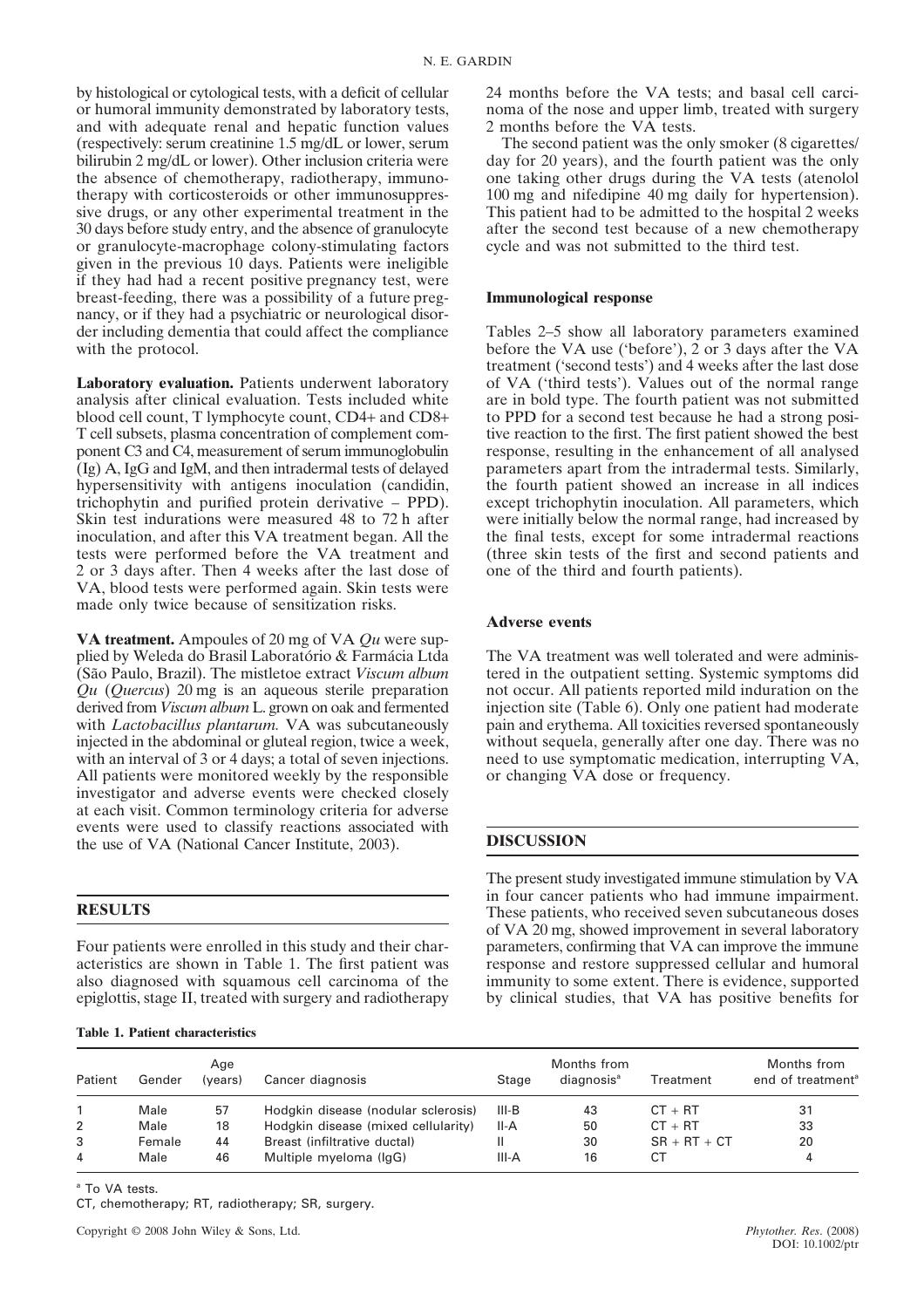# **Table 2. Results of patient 1**

| Parameter                               | Normal range | Before VA | 2-3 days after VA     | 4 weeks after VA | Conclusion  |
|-----------------------------------------|--------------|-----------|-----------------------|------------------|-------------|
| Leucocytes $\times$ 10 <sup>9</sup> /L  | 4000-11000   | 1670      | 2280                  | 3440             | Improvement |
| Neutrophils $\times$ 10 <sup>9</sup> /L | 1800-7700    | 868       | 1254                  | 2476             | Improvement |
| Lymphocytes $\times$ 10 <sup>9</sup> /L | 800-4950     | 701       | 889                   | 791              | Improvement |
| $CD4$ (cells/ $\mu$ L)                  | 240-1800     | 109       | Not done <sup>a</sup> | 126              | Improvement |
| $CDS$ (cells/ $\mu L$ )                 | 120-1110     | 244       | Not done <sup>a</sup> | 249              | Kept normal |
| CD4/CD8 ratio                           | $0.9 - 2.2$  | 0.45      | Not done <sup>a</sup> | 0.51             | Improvement |
| $C3$ (mg/dL)                            | $50 - 120$   | 66        | 84                    | 94               | Normal      |
| $C4$ (mg/dL)                            | $10 - 40$    | 21        | 26                    | 26               | Kept normal |
| $IqA$ (mg/dL)                           | $60 - 400$   | 188       | 227                   | 210              | Kept normal |
| $lgG$ (mg/dL)                           | 900-1500     | 882       | 963                   | 968              | Improvement |
| $lgM$ (mg/dL)                           | 70-320       | 63        | 63                    | 78               | Improvement |
| Candidin (mm)                           | $5 - 10$     | 0         | 0                     |                  | Unaltered   |
| PPD (mm)                                | $5 - 10$     | 0         | 0                     |                  | Unaltered   |
| Trichophytin (mm)                       | $5 - 10$     | 0         | 0                     |                  | Unaltered   |
| Normal/Evaluated <sup>b</sup>           |              | 4/14      | 5/11                  | 7/11             | Improvement |

<sup>a</sup> Due to a technical problem.

**b** Number of normal parameters/number of parameters evaluated.

## **Table 3. Results of patient 2**

| Parameter                               | Normal range | Before VA | 2-3 days after VA | 4 weeks after VA | Conclusion  |
|-----------------------------------------|--------------|-----------|-------------------|------------------|-------------|
| Leucocytes $\times$ 10 <sup>9</sup> /L  | 4000-11000   | 3840      | 3600              | 4730             | Improvement |
| Neutrophils $\times$ 10 <sup>9</sup> /L | 1800-7700    | 1958      | 2160              | 2606             | Kept normal |
| Lymphocytes $\times$ 10 <sup>9</sup> /L | 800-4950     | 1612      | 1116              | 1466             | Kept normal |
| $CD4$ (cells/ $\mu$ L)                  | 240-1800     | 324       | 234               | 408              | Kept normal |
| $CDS$ (cells/ $\mu L$ )                 | 120-1110     | 555       | 333               | 522              | Kept normal |
| CD4/CD8 ratio                           | $0.9 - 2.2$  | 0.58      | 0.7               | 0.78             | Improvement |
| $C3$ (mg/dL)                            | $50 - 120$   | 65        | 98                | 76               | Kept normal |
| $C4$ (mg/dL)                            | $10 - 40$    | 24        | 21                | 20               | Kept normal |
| $lgA$ (mg/dL)                           | 60-400       | 213       | 216               | 211              | Kept normal |
| $lgG$ (mg/dL)                           | 900-1500     | 1460      | 1430              | 1250             | Kept normal |
| $lgM$ (mg/dL)                           | 70-320       | 109       | 119               | 128              | Kept normal |
| Candidin (mm)                           | $5 - 10$     | 0         | $\bf{0}$          |                  | Unaltered   |
| PPD (mm)                                | $5 - 10$     | 0         | 0                 |                  | Unaltered   |
| Trichophytin (mm)                       | $5 - 10$     | 0         | $\bf{0}$          |                  | Unaltered   |
| Normal/Evaluated <sup>a</sup>           |              | 9/14      | 8/14              | 10/11            | Improvement |

<sup>a</sup> Number of normal parameters/number of parameters evaluated.

#### **Table 4. Results of patient 3**

| Parameter                               | Normal range | Before VA      | 2-3 days after VA | 4 weeks after VA | Conclusion  |
|-----------------------------------------|--------------|----------------|-------------------|------------------|-------------|
| Leucocytes $\times$ 10 <sup>9</sup> /L  | 4000-11000   | 9670           | 9360              | 8230             | Kept normal |
| Neutrophils $\times$ 10 <sup>9</sup> /L | 1800-7700    | 6285           | 5616              | 4608             | Kept normal |
| Lymphocytes $\times$ 10 <sup>9</sup> /L | 800-4950     | 2417           | 2433              | 2798             | Kept normal |
| $CD4$ (cells/ $\mu$ L)                  | 240-1800     | 1184           | 1166              | 1556             | Kept normal |
| $CDS$ (cells/ $\mu L$ )                 | 120-1110     | 491            | 521               | 585              | Kept normal |
| CD4/CD8 ratio                           | $0.9 - 2.2$  | 2.41           | 2.24              | 2.66             | Kept high   |
| $C3$ (mg/dL)                            | $50 - 120$   | 89             | 128               | 89               | Kept normal |
| $C4$ (mg/dL)                            | $10 - 40$    | 30             | 32                | 26               | Kept normal |
| $IqA$ (mg/dL)                           | 60-400       | 455            | 478               | 449              | Kept high   |
| $lgG$ (mg/dL)                           | 900-1500     | 1103           | 1490              | 1310             | Kept normal |
| $lgM$ (mg/dL)                           | 70-320       | 131            | 135               | 125              | Kept normal |
| Candidin (mm)                           | $5 - 10$     | 0              | 0                 |                  | Unaltered   |
| PPD (mm)                                | $5 - 10$     | $\overline{2}$ | 9                 |                  | Improvement |
| Trichophytin (mm)                       | $5 - 10$     | $\mathbf{z}$   | 9                 |                  | Improvement |
| Normal/Evaluated <sup>a</sup>           |              | 9/14           | 10/14             | 9/11             | Improvement |

<sup>a</sup> Number of normal parameters/number of parameters evaluated.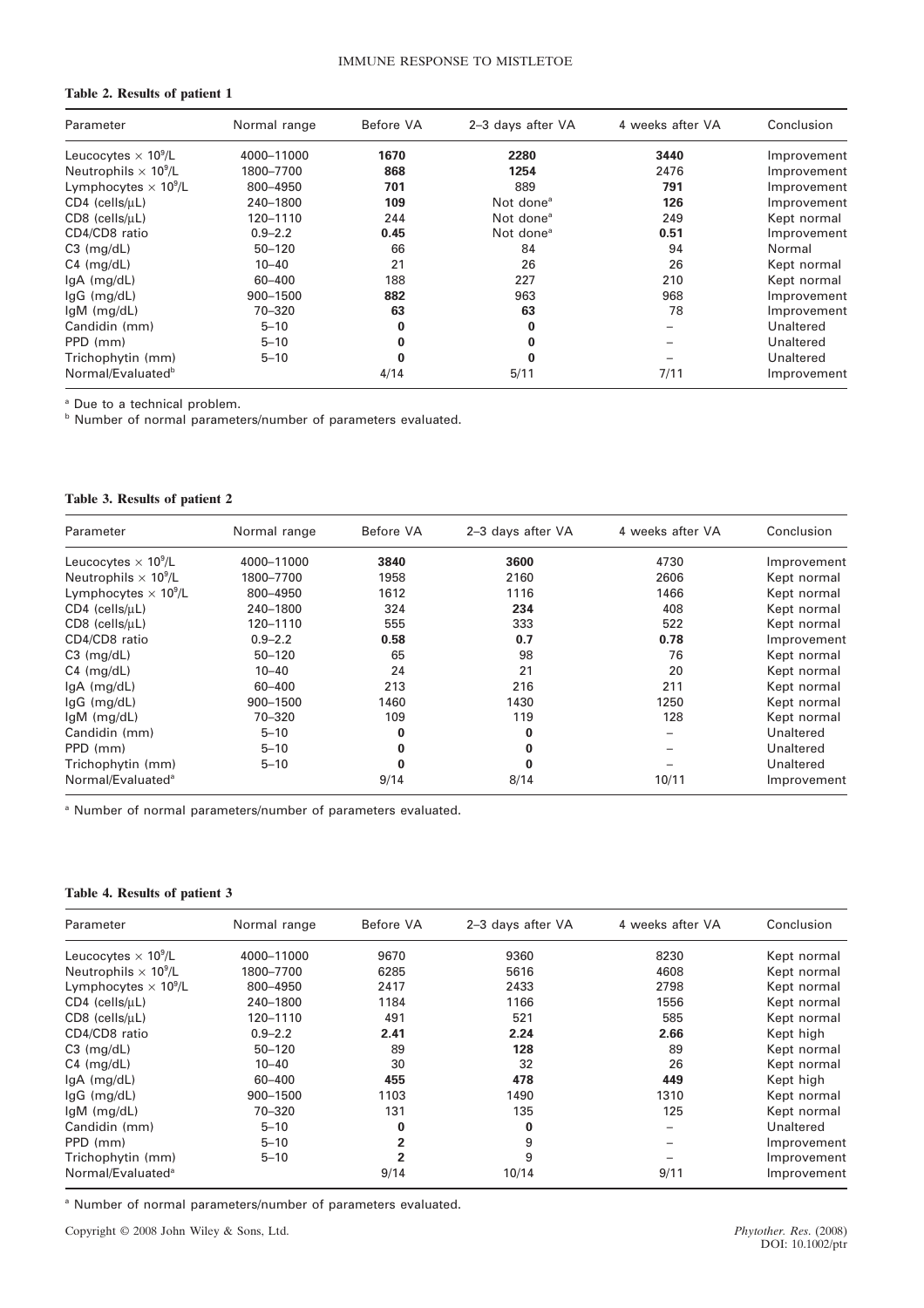#### **Table 5. Results of patient 4**

| Parameter                               | Normal range | Before VA | 2-3 days after VA | Conclusion  |
|-----------------------------------------|--------------|-----------|-------------------|-------------|
| Leucocytes $\times$ 10 <sup>9</sup> /L  | 4000-11000   | 4210      | 4570              | Kept normal |
| Neutrophils $\times$ 10 <sup>9</sup> /L | 1800-7700    | 2273      | 2467              | Kept normal |
| Lymphocytes $\times 10^9$ /L            | 800-4950     | 1599      | 1965              | Kept normal |
| $CD4$ (cells/ $\mu$ L)                  | 240-1800     | 427       | 662               | Kept normal |
| $CDS$ (cells/ $\mu L$ )                 | 120-1110     | 677       | 792               | Kept normal |
| CD4/CD8 ratio                           | $0.9 - 2.2$  | 0.63      | 0.84              | Improvement |
| $C3$ (mg/dL)                            | $50 - 120$   | 117       | 131               | Become high |
| $C4 \ (mg/dL)$                          | $10 - 40$    | 15        | 16                | Kept normal |
| $lgA$ (mg/dL)                           | 60-400       | 63        | 72                | Kept normal |
| $lgG$ (mg/dL)                           | 900-1500     | 7380      | 7590              | Kept high   |
| $lgM$ (mg/dL)                           | 70-320       | 31        | 36                | Improvement |
| Candidin (mm)                           | $5 - 10$     | 0         | 5                 | Improvement |
| PPD (mm)                                | $5 - 10$     | 30        | Not done          |             |
| Trichophytin (mm)                       | $5 - 10$     | $\bf{0}$  | $\bf{0}$          | Unaltered   |
| Normal/Evaluated <sup>a</sup>           |              | 8/14      | 8/13              | Improvement |

<sup>a</sup> Number of normal parameters/number of parameters evaluated.

**Table 6. Adverse events associated with the use of VA**

| Patient | Adverse event           | Grade | Period            | Duration    |
|---------|-------------------------|-------|-------------------|-------------|
|         | Induration and erythema |       | After dose 4      | 1 day       |
|         | Pain and erythema       | Ш     | After dose 1      | 2 days      |
|         | Pain                    |       | After dose 2      | 1 day       |
|         | Induration              |       | After dose 3      | 1 day       |
|         | Itching                 |       | After dose 5      | 1 day       |
|         | Pain and erythema       |       | After all 7 doses | 1 day       |
|         | Induration              |       | After all 7 doses | $8-10$ days |
| 4       | Pain                    |       | After all 7 doses | 1 day       |
|         | Induration              |       | After dose 1      | 1 day       |

some cancer patients although efficacy is still not considered to have been conclusively demonstrated (Ernst *et al.*, 2003). In 1989, Kiene published the first metaanalysis about VA clinical studies (Kiene, 1989), which included 46 studies and trials of VA therapy for carcinomatous diseases. There were 35 controlled studies, of which 12 were considered conclusive, and all of these showed an advantage of the mistletoe group in survival time and survival rate. Nine of those 12 studies were statistically significant. Kleijnen and Kipschild (1994) also analysed VA clinical studies, but were more critical about methodological aspects. They uncovered 11 controlled trials, four of which showed significance with a positive result for mistletoe as a treatment for cancer, six trials showed a positive trend and one with no benefit. Finally, in 2007 Kienle and Kiene evaluated only prospective clinical trials on the effectiveness of anthroposophic mistletoe therapy for cancer (Kienle and Kiene, 2007). Thirty seven studies were identified: 16 randomized, nine non-randomized and 12 single-arm cohort studies. Among 25 controlled trials evaluated for clinically relevant outcome measures, a statistically significant benefit for survival was reported in eight of 17 trials, for remission of tumor and malignant effusion in two of four controlled trials, for quality of life in three of five studies, and for quality of life and reduction of side effects of cytoreductive therapies (chemotherapy, radiation or surgery) in five of seven trials. Among 12 single-arm cohort studies, five of seven studies found substantial tumor remission, one study reported remission of carcinoma in intra-epithelial neoplasm, and four

studies reported remission of malignant pleural effusion or ascites.

In the present study, almost all immune indices improved after VA therapy. This supports the work of Chernyshov *et al.* who showed previously that VA therapy reduced recurrent respiratory infections and improved immune parameters in more than 70% of 92 children living in areas exposed to the radioactive fallout from Chernobyl (Chernyshov *et al.*, 2000). The immunomodulating and anticancer activities of VA are attributed to its three main classes of biologically active components: lectins, viscotoxins and polysaccharides (Romagnoli *et al.*, 2003; Stein *et al.*, 1999b; Coulon *et al.*, 2003; Frantz *et al.*, 2000). The lectins especially have well recognized antitumor and immunomodulating activities.

The incidence of adverse effects was small, most of them transient and mild, and none systemic. Previous clinical studies showed the same results (Gorter *et al.*, 1999, Stein and Berg, 2000), consequently, complementary treatment with VA has been considered safe.

In conclusion, although this study has had only four cases, the VA therapy showed immune benefits in laboratory tests and suggests that VA can enhance humoral and cellular immune responses. However, new studies attesting to the clinical impact of these immunological effects in cancer patients are needed.

#### **Acknowledgement**

The author is grateful to Dr José Roberto Lazzarini Neves and Dr Bernardo Kaliks Litvak and Dr Ricardo Caponero for their scientific support.